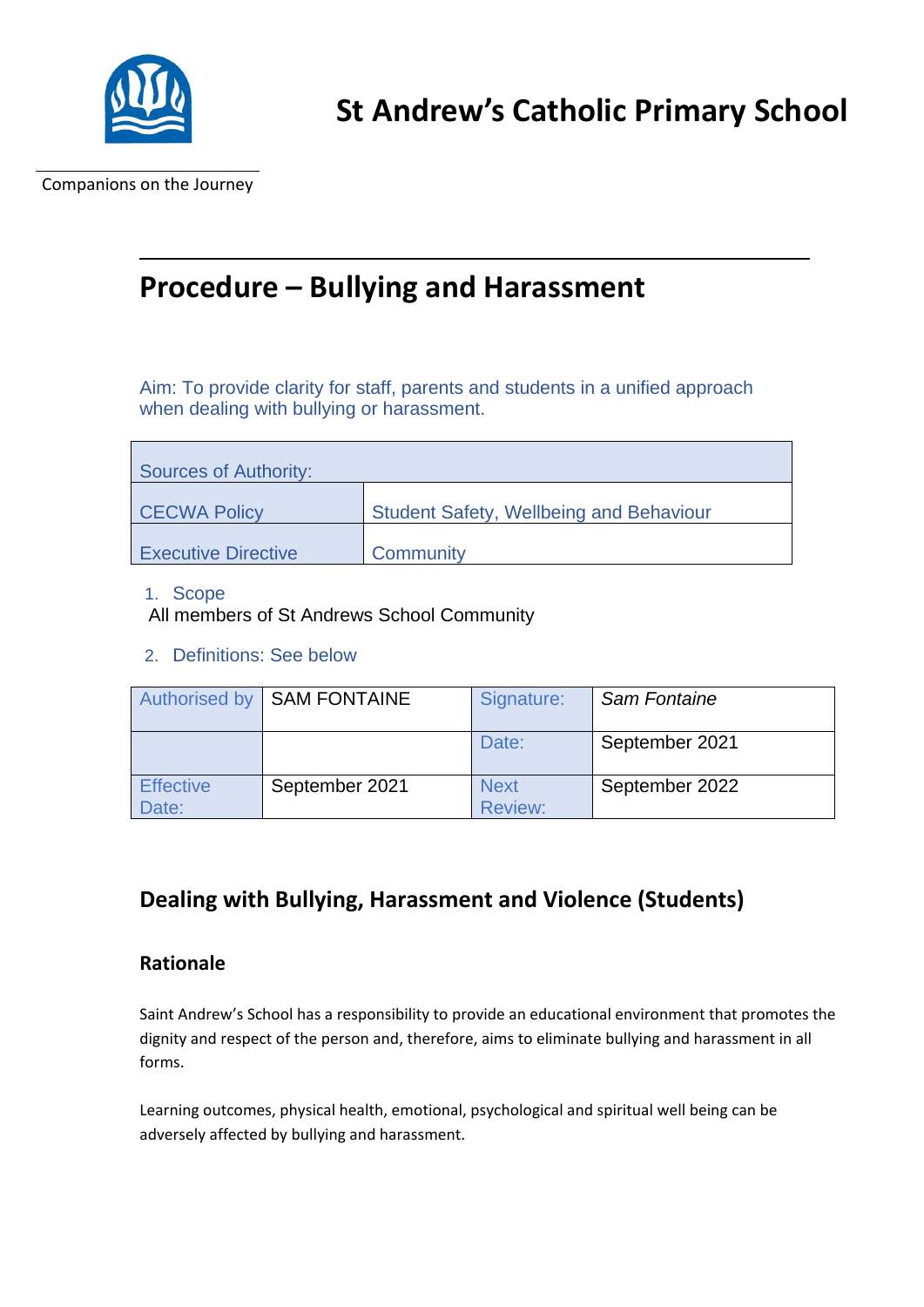### **Definitions**

Bullying involves:

- A desire to hurt
- Hurtful behaviour (physical, verbal or relational)
- An imbalance of power
- An unjust use of power
- Typically repetition
- Is experienced by the target of the aggression as oppressive, and by the perpetrator as enjoyable. (Adapted from Rigby, 2001)

Harassment is any unwanted, unwelcome or uninvited behaviour which makes a person feel humiliated, intimidated or offended. (Adapted from CEO Policy, Harassment in Schools, 1998). Harassment can be seen as one form of bullying. The terms are often used interchangeable.

Bullying can be characterized as:

- Repetitive, causing distress, not only at the time of the attack but also by the threat of future attacks
- An imbalance of power (that is inappropriate and where there is an intention to hurt)
- Its nature may be:
- Verbal name calling, put downs, threats (spoken, written or electronic)
- Physical hitting, tripping, punching, throwing objects, stealing
- Social ignoring, hiding, ostracising
- Psychological stalking, threatening looks, spreading rumours, damaging possessions (Mind Matters, 2000).
- Unlike bullying and harassment, violence is not necessarily associated with an imbalance of power. It can occur between people of equal power. It implies forcefulness, (usually but not always) of a physical kind. (Rigby, cited in the NSSF, 2003)

### **Background Information**

- 1. Saint Andrew's school has a duty of care to its students.
- 2. Saint Andrew's School provides supportive environments, which promote respect for self and others, physical/ emotional well-being and positive mental health.
- 3. Dealing with bullying and harassment requires a whole school approach within Saint Andrew's Pastoral Care Framework and Evangelisation Plan.
- 4. When bullying and harassment are ignored or overlooked, it serves to condone and reinforce the behaviour.

### **Whole School Approach**

1. St Andrew's Catholic Primary School has developed a whole-school approach to bullying and harassment.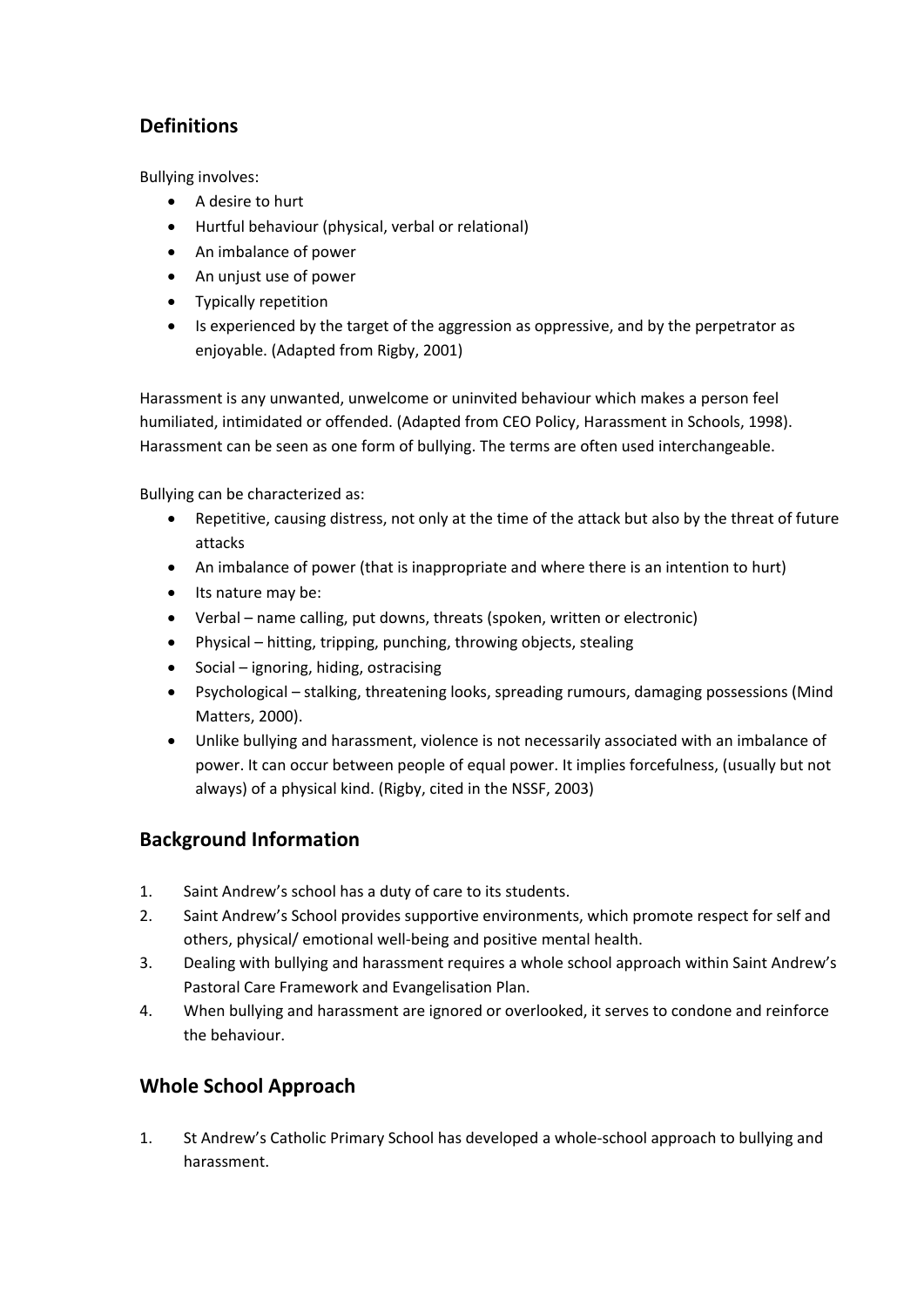- 2. This whole-school approach is based on assessment of the school's bullying and harassment prevalence and awareness.
- 3. This approach includes whole-school common understandings about the school's response to bullying, clear, consistent procedure for the management of bullying and harassment incidents, identification and promotion of positive behaviours and reporting and monitoring of bullying and harassment incidents.
- 4. This bullying procedure is implemented and promoted to the whole-school community. A copy of St Andrew's CPS 'Policy on Bullying – Information for Parents' is available for parents.
- 5. Incidents of bullying and harassment are recorded on SEQTA. Details regarding follow-up with parents/ students are recorded on Seqta as well. Consultation with outside agencies in respect of students are also recorded on Seqta.

### **Whole School Ethos**

- 1. School leadership is committed through policy and practice to a shared vision of a safe and friendly school.
- 2. A whole-school ethos and environment that provides safety, security and support for students is developed and maintained.
- 3. Awareness is raised to increase understanding of this bullying policy.
- 4. A shared understanding of bullying behaviour is promoted.
- 5. Teaching and non-teaching staff behaviour and attitudes are consistent with the school policy.
- 6. Positive peer support and influence to reduce and prevent bullying is encouraged and valued.
- 7. Students understand they have the right to seek help to resolve bullying and harassment issues.
- 8. Participation of the whole-school community in addressing bullying is encouraged and valued.
- 9. Confidentiality if maintained when bullying incidents occur.

St Andrew's School will not tolerate bullying, harassment, aggression and violence. We encourage all members of the school community to take a pro-active stance that promotes safety and wellbeing.

### **Student Support**

- 1. Professional development is offered to staff to assist in the identification of bullying incidents.
- 2. Key staff members, including members of the Administration team, develop problem-solving methods and endeavour to use restorative practices in seeking reconciliation between students.
- 3. Support is provided for students involved in bullying situations to develop positive behaviours, including students who are bullied, students who are bullying and bystanders.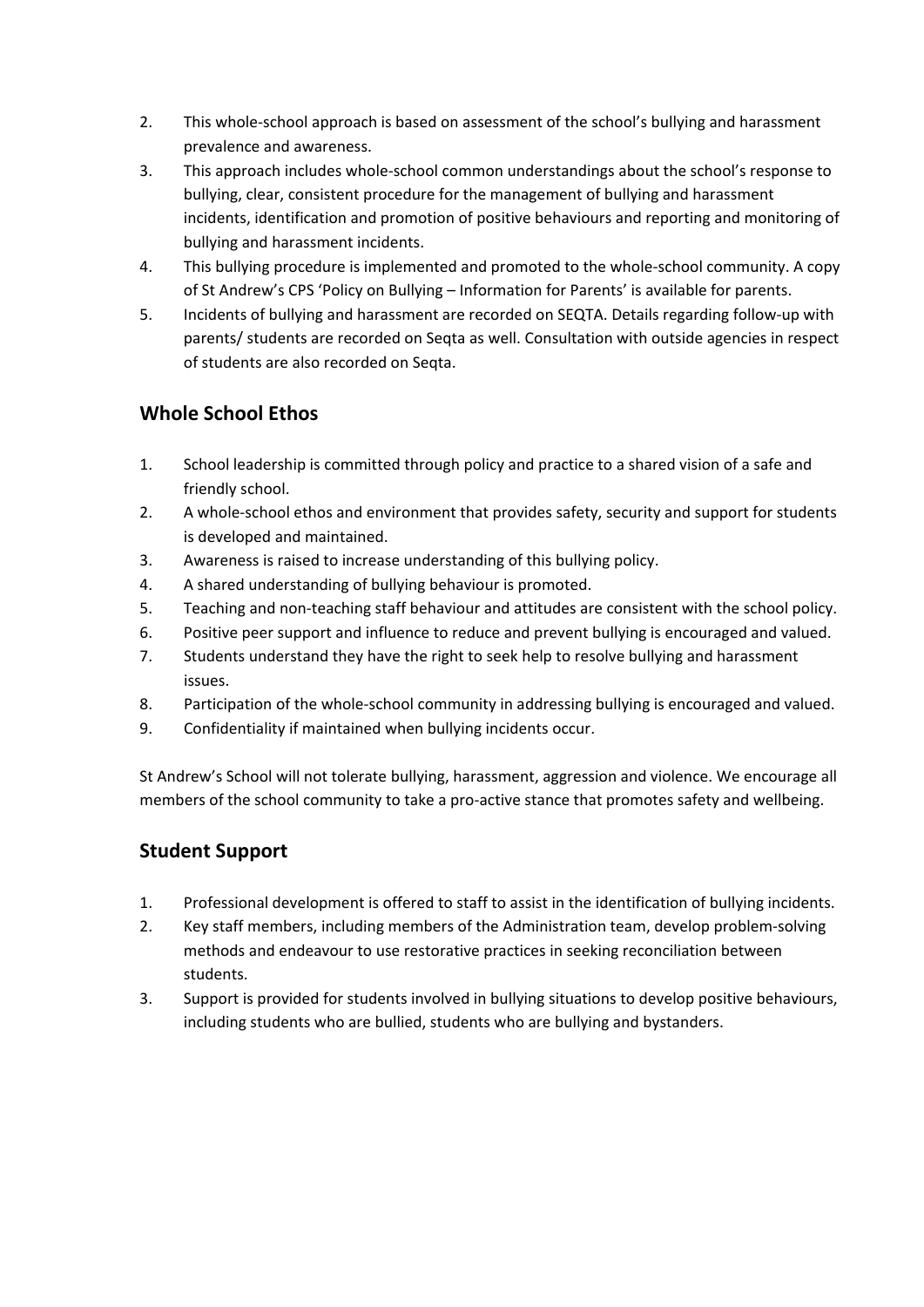- 4. Awareness is raised about the purpose of positive behaviour strategies and support programmes.
- 5. Peer support is encouraged to support students in the development of positive behaviours and social skills.

#### **Classroom Practice**

- 1. Teachers understand their responsibility as behavioural role-models.
- 2. Teaching and learning activities actively engage students in developmentally appropriate ways to address bullying, including cyberbullying in any form. The 'Friendly Schools and Families' programme was implemented in 2008 as a whole school approach to reducing and preventing bullying at St Andrew's CPS.
- 3. School rules are displayed and discussed in classrooms.
- 4. Teachers use positive behaviour management in the classroom.
- 5. Cooperative learning methods and activities are used to foster appropriate social behaviours.
- 6. Peers are encouraged to take action to reduce bullying.
- 7. Making Jesus Real awards and Merit awards help promote tolerance and an acceptance of difference.

#### **Family Links**

- 1. Open channels of communication are encouraged with families.
- 2. Information about school policies and procedures are provided to families.
- 3. Parents are encouraged to identify and report incidents of bullying or harassment.
- 4. Parent contact about bullying incidents is managed by a member of the Administration team and the classroom teacher.
- 5. Opportunities for families to link with community professionals are facilitated.

#### **Physical Environment**

- 1. An attractive, friendly school environment is maintained.
- 2. Positive ways of behaving in the playground are developed, encouraged and rewarded at a whole-school level.
- 3. Appropriate, highly visible supervision of the school grounds is provided.
- 4. Play areas, out-of-bounds areas and safe areas (library) are identified and clearly defined to students.
- 5. Bullying incidents are recorded and managed.
- 6. Opportunities for social interaction, games and rules development are provided.

#### *(Ref: Friendly Schools and Families – Whole-School Policy Development)*

Examples of behaviours that are considered to be bullying, harassment, aggression and violence:

| Name calling<br>$   -$<br>-----<br>. |
|--------------------------------------|
|--------------------------------------|